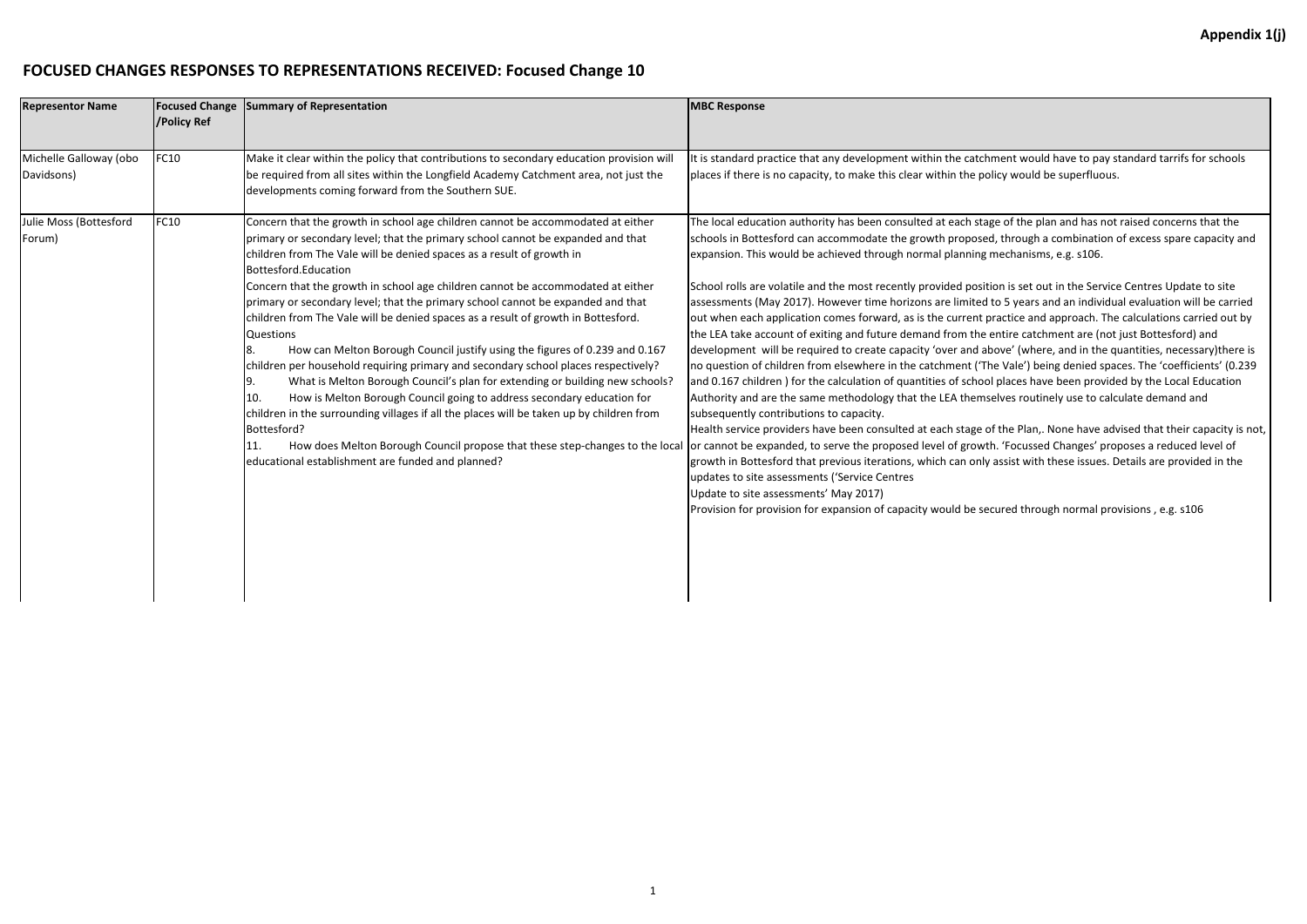| Julie Moss (Bottesford<br>Forum) (cont)                     | FC10                   | <b>Health and emergency services</b><br>Local Health services are already stretched but will need to cope with an estimated extra or cannot be expanded, to serve the proposed level of grow<br>1512 resident. The two GP surgeries have merged and struggle to cope with the demand<br>of the registered 3414 active patients, and under current rules need to accept new<br>patients even though the waiting time for appointments is around two weeks.<br>The usual arguments apply to Bottesford as do many other remote rural locations for<br>ambulance services feeding into the main hospital centres of Nottingham And Boston.<br>Fire Services are initially called from outside the County - Lincolnshire (Grantham full-<br>time), Nottinghamshire (Bingham retained), and finally Leicestershire (Melton full-time)<br>- as the number of houses increases there will be a naturally higher risk placed on the<br>safety of the Parish residents.<br><b>Questions</b><br>How will Melton Borough Council mitigate the risks to residents' health in<br>18.<br>relation to surgery capacity?<br>With even a slight increase in housing there is an associated increased risk of<br>19.<br>fire, so how does Melton Borough Council plan to mitigate the risk/emergency response?<br>Personal safety and security<br>There has been a recent marked increase in criminal activity that is related to remote<br>rural locations.<br><b>Question</b><br>With the recent increased investment through S106 how will Melton Borough<br>23.<br>Council ensure that subsequent CIL payments will improve the police coverage and<br>effectiveness for the Bottesford? | Health service providers have been consulted at each stage<br>growth in Bottesford that previous iterations, which can onl<br>updates to site assessments ('Service Centres Update to site<br>expansion of capacity would be secured through normal pro<br>The LRFS have advised that their services have sufficient cap<br>expansion being provided by development.<br>The Police Authority and PCC have been consulted on the Pl<br>infrastructure requirements required to maintain service lev<br>mechanisms such as s106, which require that they finds coll<br>same manner as the circa. £42,000 from the Belvoir Rd deve<br>matters ('revenue') would be secured from normal revenue<br>precepts. |
|-------------------------------------------------------------|------------------------|----------------------------------------------------------------------------------------------------------------------------------------------------------------------------------------------------------------------------------------------------------------------------------------------------------------------------------------------------------------------------------------------------------------------------------------------------------------------------------------------------------------------------------------------------------------------------------------------------------------------------------------------------------------------------------------------------------------------------------------------------------------------------------------------------------------------------------------------------------------------------------------------------------------------------------------------------------------------------------------------------------------------------------------------------------------------------------------------------------------------------------------------------------------------------------------------------------------------------------------------------------------------------------------------------------------------------------------------------------------------------------------------------------------------------------------------------------------------------------------------------------------------------------------------------------------------------------------------------------------------------------------------------------------------------|----------------------------------------------------------------------------------------------------------------------------------------------------------------------------------------------------------------------------------------------------------------------------------------------------------------------------------------------------------------------------------------------------------------------------------------------------------------------------------------------------------------------------------------------------------------------------------------------------------------------------------------------------------------------------------------------------------|
| David G. Adams                                              | <b>IDP</b>             | The IDP has been changed so much it cannot be considered reliable data.                                                                                                                                                                                                                                                                                                                                                                                                                                                                                                                                                                                                                                                                                                                                                                                                                                                                                                                                                                                                                                                                                                                                                                                                                                                                                                                                                                                                                                                                                                                                                                                                    | The IDP is a live document, therefore it was expected to ch<br>best provide for the Borough in a fluid way. This is standard                                                                                                                                                                                                                                                                                                                                                                                                                                                                                                                                                                             |
| Anthony Rivero                                              | <b>IDP</b>             | Needs to include access proposals forMelton Mowbray Rail Station - neither network rail<br>or the train operating companies are funded to carry out such enhancements and thus<br>other sources of funding are required. Provides suggested text.                                                                                                                                                                                                                                                                                                                                                                                                                                                                                                                                                                                                                                                                                                                                                                                                                                                                                                                                                                                                                                                                                                                                                                                                                                                                                                                                                                                                                          | ARUP confirm this is appropriate. Add to IDP "Melton Mowl<br>platforms - responsibility for delivery Network Rail/Train Op<br>approval)-Estimated Cost £2 million - Funding CiL, DfT, LEP -                                                                                                                                                                                                                                                                                                                                                                                                                                                                                                              |
| <b>Heather Cowley</b>                                       | FC10                   | Not enough provision for a range of infrastrcture in Melton Mowbray before new<br>development happens. Suggests Six Hills as an alternative.                                                                                                                                                                                                                                                                                                                                                                                                                                                                                                                                                                                                                                                                                                                                                                                                                                                                                                                                                                                                                                                                                                                                                                                                                                                                                                                                                                                                                                                                                                                               | Policies SS4 and SS5 as amemded by the focused changes, to<br>focused changes, provide for the range of infrastrcture need<br>alternative spatial straegy was not the subject of focused ch                                                                                                                                                                                                                                                                                                                                                                                                                                                                                                              |
| Stewart Patience, Anglian   FC10.2<br><b>Water Services</b> |                        | Compliant with respect to references to Anglian Water Services network infrastructure<br>improvements.                                                                                                                                                                                                                                                                                                                                                                                                                                                                                                                                                                                                                                                                                                                                                                                                                                                                                                                                                                                                                                                                                                                                                                                                                                                                                                                                                                                                                                                                                                                                                                     | Noted.                                                                                                                                                                                                                                                                                                                                                                                                                                                                                                                                                                                                                                                                                                   |
| Highways England                                            | FC10<br>Infrastructure | Transport FC11 & No concerns raised, as per the Presubmission Response. No comments on CIL.                                                                                                                                                                                                                                                                                                                                                                                                                                                                                                                                                                                                                                                                                                                                                                                                                                                                                                                                                                                                                                                                                                                                                                                                                                                                                                                                                                                                                                                                                                                                                                                | Comments noted.                                                                                                                                                                                                                                                                                                                                                                                                                                                                                                                                                                                                                                                                                          |
| Laurence Holmes                                             | FC10                   | In line with previous representations, it is imperative that sufficient flexibility is<br>retained within the wording of Policy IN2 to ensure that the strategic link road can<br>be potentially delivered in sections, as it may be necessary link its delivery to<br>separate planning permissions within the NSN.                                                                                                                                                                                                                                                                                                                                                                                                                                                                                                                                                                                                                                                                                                                                                                                                                                                                                                                                                                                                                                                                                                                                                                                                                                                                                                                                                       | The IDP is a live document and it will be updated as the plar<br>road in the IDP, this can be accomplished.                                                                                                                                                                                                                                                                                                                                                                                                                                                                                                                                                                                              |

## Focused Change 10 **Appendix 1(j)**

of the Plan,. None have advised that their capacity is not, vth. 'Focussed Changes' proposes a reduced level of ly assist with these issues. Details are provided in the e assessments' May 2017)Provision for provision for ovisions , e.g. s106

pacity to serve the level of growth proposed without

Ian and have made representations advising as to the vels. These would be secured through normal planning lected are dedicated to the location concerned, in the elopment has been assigned. Funds for operational funding mechanisms linked to population, e.g tax

ange and it will continue to change moving forward to bet practice across all IDP's.

bray Station - provision of step free access to both perating Company - Timescale 2019-2024 (subject to DfT - Essential (to comply with the Equality Act 2010)."

ogether with Policies IN1, IN2 and IN3 as amended by the ded to support new development in Melton Mowbray. An hanges.

n progresses. If it becomes necessary to split the relief